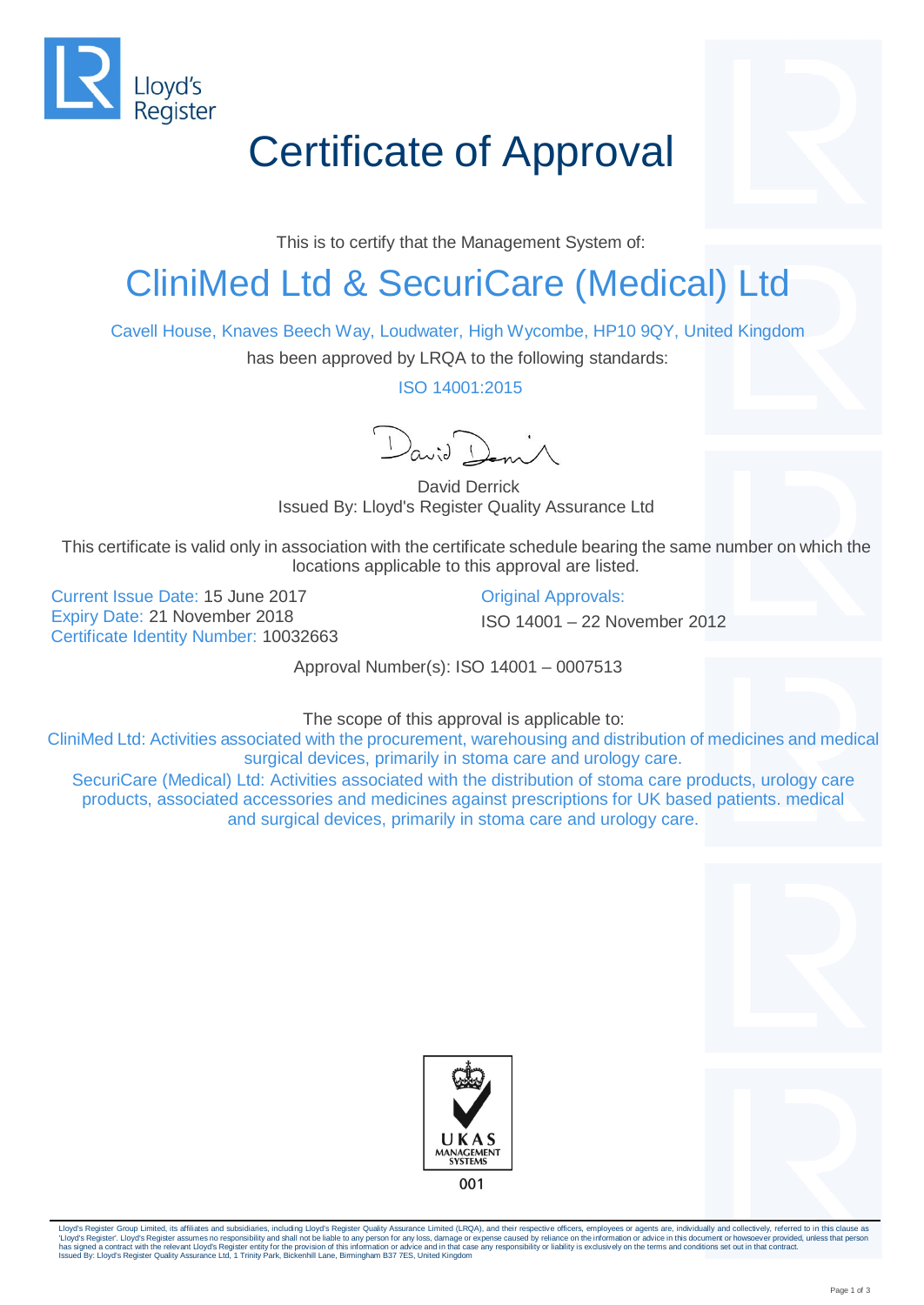

## Certificate Schedule

Certificate Identity Number: 10032663

| Location                                                                               | <b>Activities</b>                                                                                                                                                                                                                                     |
|----------------------------------------------------------------------------------------|-------------------------------------------------------------------------------------------------------------------------------------------------------------------------------------------------------------------------------------------------------|
|                                                                                        |                                                                                                                                                                                                                                                       |
| Cavell House, Knaves Beech Way, Loudwater, High<br>Wycombe, HP10 9QY, United Kingdom   | ISO 14001:2015                                                                                                                                                                                                                                        |
|                                                                                        | CliniMed Ltd: Activities associated with the<br>procurement, warehousing and distribution of<br>medicines and medical surgical devices, primarily<br>in stoma care and urology care.                                                                  |
|                                                                                        | SecuriCare (Medical) Ltd: Activities associated<br>with the distribution of stoma care products,                                                                                                                                                      |
|                                                                                        | urology care products, associated accessories<br>and medicines against prescriptions for UK based<br>patients.                                                                                                                                        |
| Chepping House, Knaves Beech Way, Loudwater,<br>High Wycombe, HP10 9QY, United Kingdom | ISO 14001:2015                                                                                                                                                                                                                                        |
|                                                                                        | CliniMed Ltd: Activities associated with the<br>procurement, warehousing and distribution of<br>medicines and medical surgical devices, primarily<br>in stoma care and urology care.                                                                  |
|                                                                                        | SecuriCare (Medical) Ltd: Activities associated<br>with the distribution of stoma care products,<br>urology care products, associated accessories<br>and medicines against prescriptions for UK based<br>patients.                                    |
| Chiltern House, Knaves Beech Way, Loudwater,<br>High Wycombe, HP10 9QY, United Kingdom | ISO 14001:2015                                                                                                                                                                                                                                        |
|                                                                                        | CliniMed Ltd: Activities associated with the<br>procurement, warehousing and distribution of<br>medicines and medical surgical devices, primarily                                                                                                     |
|                                                                                        | in stoma care and urology care.<br>SecuriCare (Medical) Ltd: Activities associated<br>with the distribution of stoma care products,<br>urology care products, associated accessories<br>and medicines against prescriptions for UK based<br>patients. |





Lloyd's Register Group Limited, its affiliates and subsidiaries, including Lloyd's Register Quality Assurance Limited (LRQA), and their respective officers, employees or agents are, individually and collectively, referred